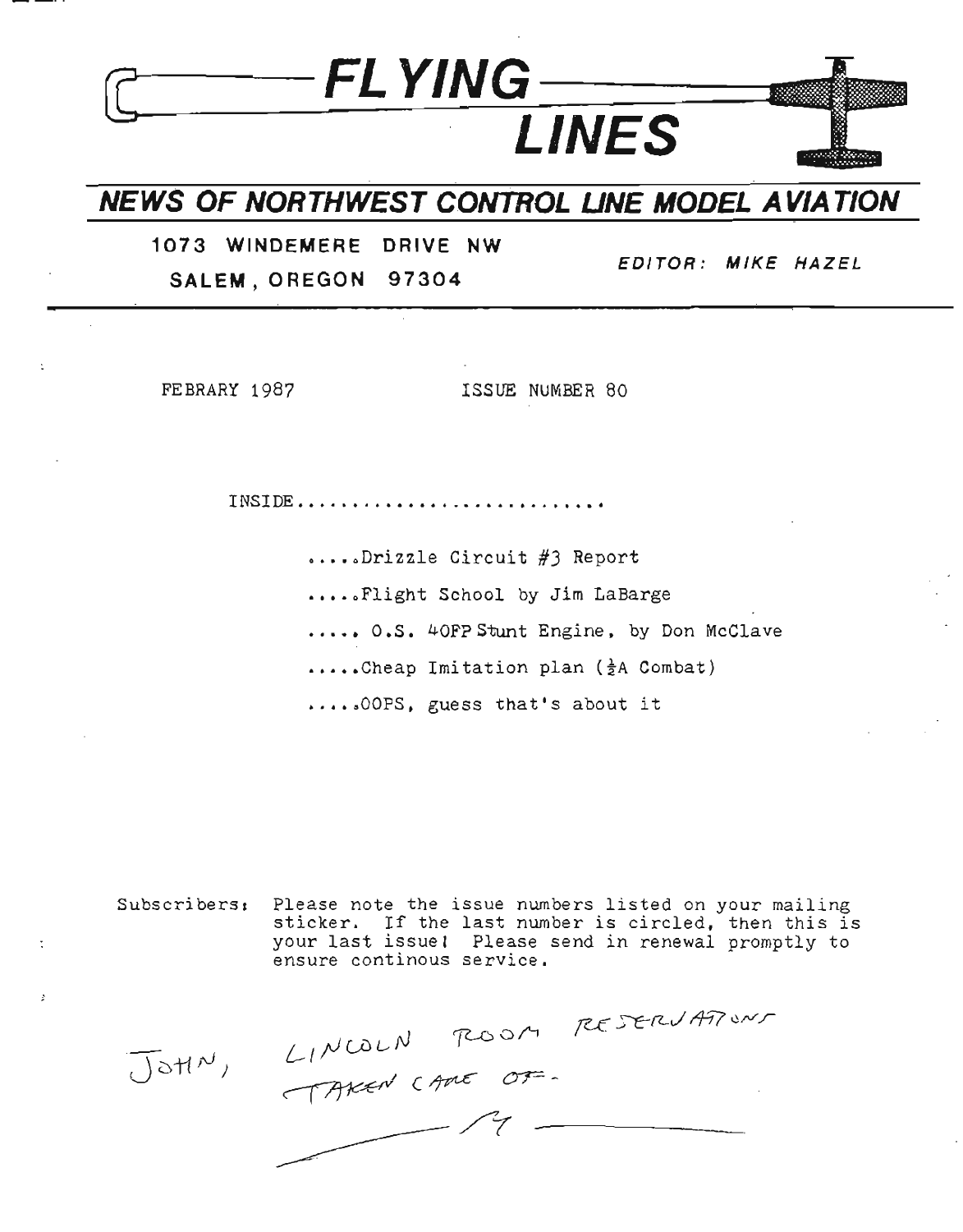COCKPIT CHATTER

**NOTES FROII THE EDITORS·.DESK**

 $\sim$  3

Greetingsl The first thing you will undoubtably notice about this issue, is that it went on <sup>a</sup> diet. This is due to <sup>a</sup> number of factors, the least of which is the effort just to get this thing out every month or so. However, the main reason is to just get back on cycle. You will note that this is the February issue, and it is still Februaryl

Also, there is not a lot to share at the moment. Please don't feel cheated however, as there are usually two issues a year that more than compensate. (and they are real bears to put out!) Fair is fair. Last month an updated contest calendar was promised. Oops, and sorry. It did not materialize. The listing this month is <sup>a</sup> duplication. However, here are some notes which brings things a bit closer to accuracy. First of all, The Spring Tune-up, typically held in Spanaway, Wash., is still tentative, but details should be known soon. The Clambash in Astoria, Oregon is tentatively set for June 14th. Events there will be much the same as last year.

There may also be a Stuntathon this year, details here very tentative. One meet that has been firmed up is the Summer Record Trials in Kent, Wash. This will be held August 15-16, and is for all CL rule book record events. This includes all speed, carrier, and endurance.

Lastly and certainly not leastly, the Bladder Grabber is still on the tentative list. Howard???? Again, hope to have the complete calendar pretty well focused by the end of March.

Another reason for this issues brevity is the other activities of ye aIde editor. Yes Virginia, I try to fly model airplanes as well as write about them. The end of the month is usually a double barrel situation for me, as I have a firm deadline for my Model Builder column manuscript. (which is coming right up immediately after I finish this!)<br>Lots of projects in the cooker and on the drawing board. Dick

Lots of projects in the cooker and on the drawing board. Peterson and <sup>I</sup> are working on a Formula 40 project that will make our current design look like a Ringmaster. But it is top secret and I have  $\sim$ said too much already. Also in the works is the FAT team race program with Dick Salter. This event is so much fun that I might quit my  $j\delta b$ , mortgage off my home, and become a diesel derelict.

Coming up on the California contest circuit is <sup>a</sup> speed and racing meet in Merced on March 15th. <sup>I</sup> mention this for the benefit of my buddies in Cal, see you therel (that should be fair warning).

Speaking of Cal meets, here is a mention for the Money Nats, being held in South EI Monte (LA) on April 4th and 5th. This is for triple elimination AMA Fast Combat only, and top prize is one thousand bucks in eilmination AMA fast Combat only, and top prize is one thousand oucks i<br>real cash-ola. If you fly combat, you probably already know about this real casn-ola. It you fly comoat, you probably already know about the second our condensing our condensing  $\alpha$ . Steve Hills, 20 - 25th St., Hermosa Beach, Calif 90254.

You combat fliers who have been patiently awaiting the release of the Fox Combat Special Mk VI should have one in your hands by now, that is if you paid for onel <sup>I</sup> received mine on the 19th. This sucker looks hotl We will probably be sharing some performance information from the Combat department very soon.

That's about it for now. Besides the contest calendar update next month, also be looking for an update on NW Competition Records and NW Competition Standings. We also have some reader mail to catch up on.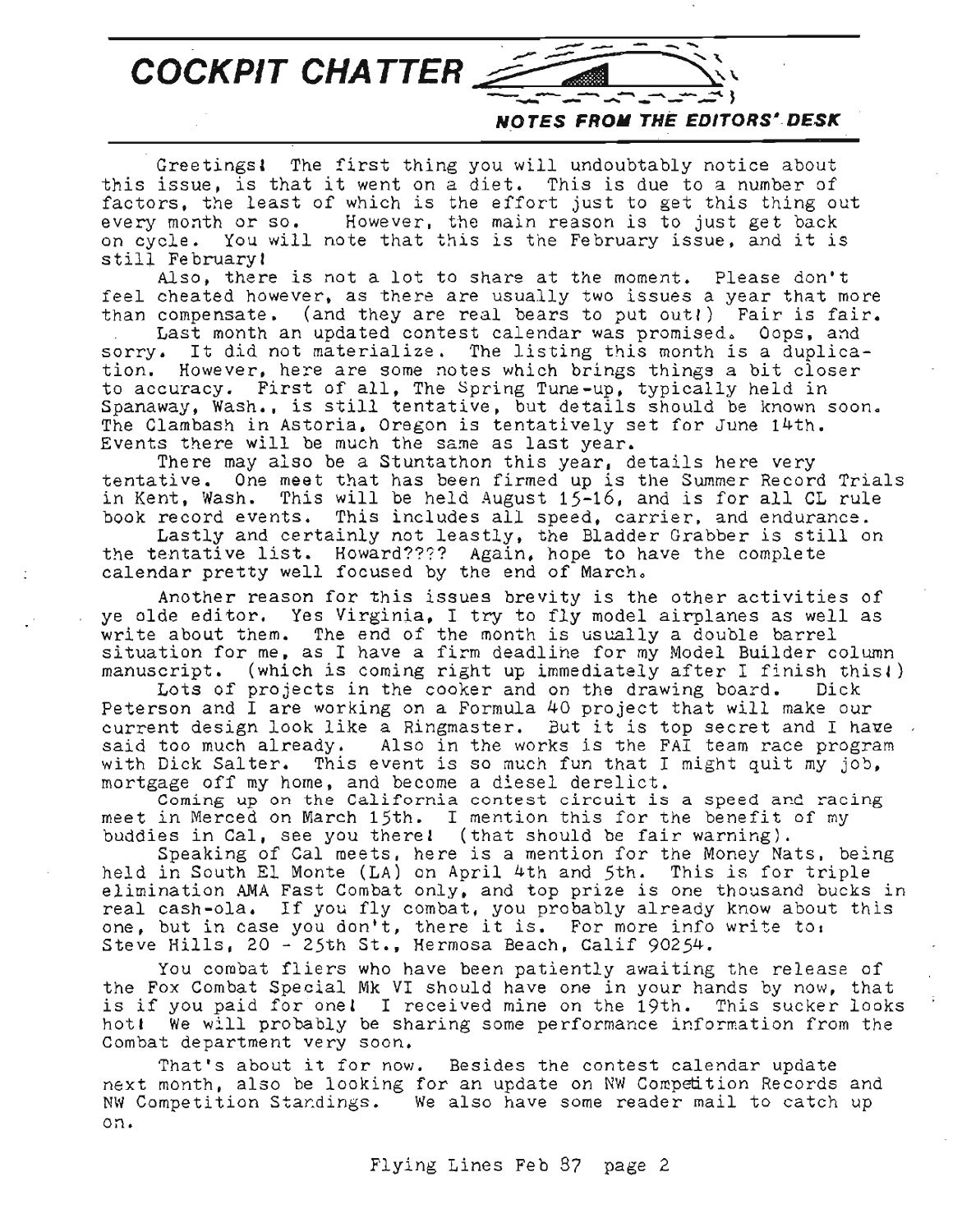### **THE FL YING FLEA MARKET**

#### *BUY, SELL, TRADE*

FOR SALE OR TRADE: Tiger Jet<br>nib & Eureka F-86 kit nib & Eureka F-86 kit -<br>nib & Eureka F-86 kit -<br>designed for tiger jet. both for \$200 or trade for recent model Dyna jet nib. Berkeley B-17 52" span kit and box in excellent cond. \$75 or trade for ST 60 stunt engine nib or used very low time. Burt Brokaw, 494 E. 700 N. Ogden. Utah e4404 phone (801) 782-7723

WANTED: Super Tigre 60 new or like new. Also 50's & 60's UC stunt kits. - Walt Menges. 8040 N. 1st Street, Phoenix, AZ 85020 or call evenings (602) 944-1763

WANTED: Webra Mach I 2.5 cc Diesel, E.D. 2.46 cc Diesel, MVVS or Oliver Tiger Diesels- 2.5 cc- Henry Hajdik, 1629 London St., New Westminster, B.C. V3M3C8, or call evenings(604) 526-9554

FOR SALE: Flying Lines back issues. Fill in the gaps of your FL library. Singles \$1 each. Four or more @ 50¢. Issues available:

| 4  | 11 | 13 | 16 | 17 | 29 |
|----|----|----|----|----|----|
| 32 | 33 | 35 | 36 | 37 | 38 |
| 39 | 43 | 44 | 45 | 47 | 48 |
| 49 | 50 | 51 | 52 | 53 | 54 |
| 57 | 60 | 61 | 62 | 64 | 65 |
| 66 | 68 | 69 | 70 | 71 | 72 |
| 74 | 75 | 76 | 77 | 78 | 79 |



Flying Lines Feb 87 page J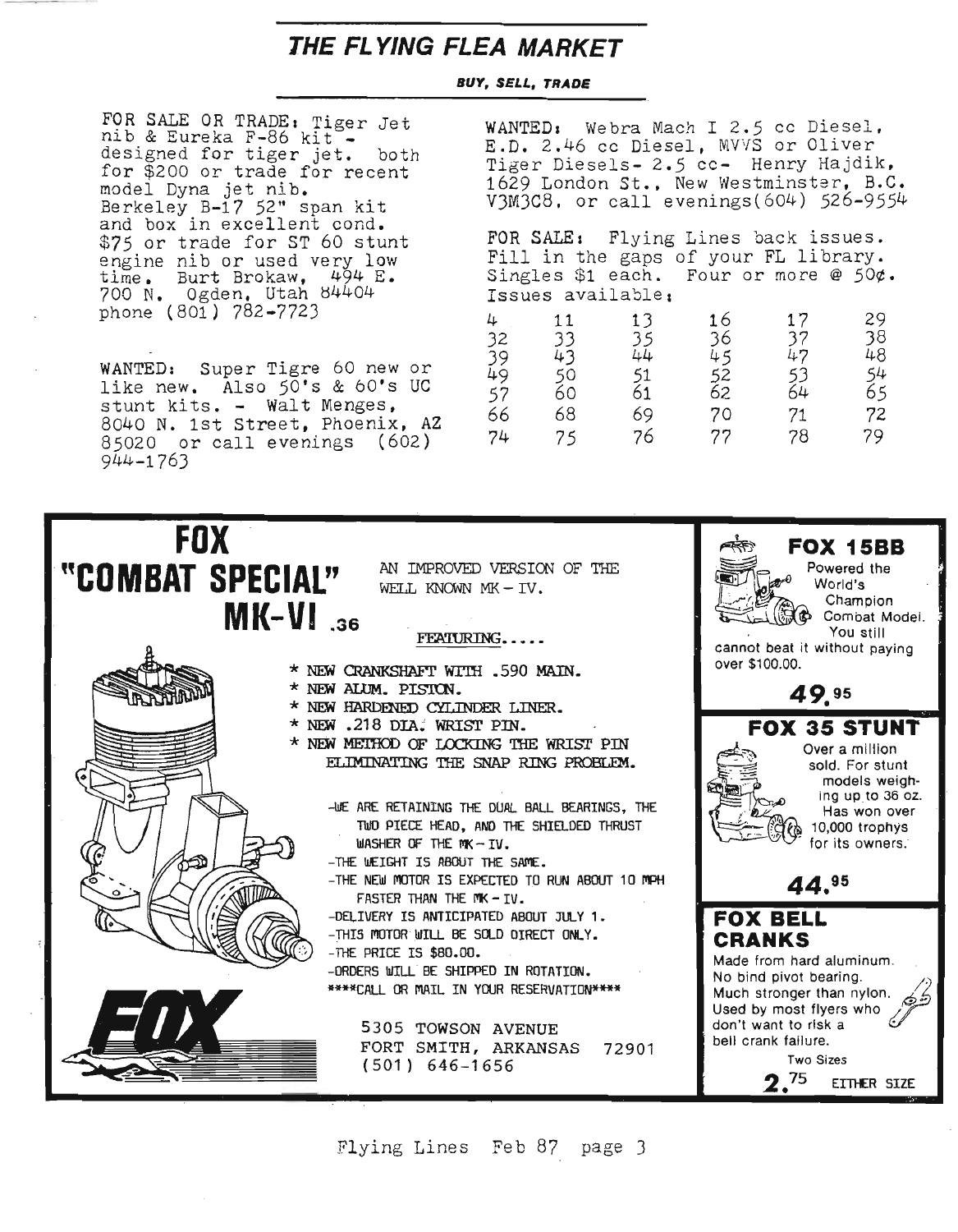# **WHERE THE ACTION IS**

#### **CONTESTS .nd EVENTS THAT ARE COiliNG UP**

Next month this department will be given what should be a more or less final update. That will include firm dates, details, etc. Contest directors, club honchos, please let us know ASAP. Next month we will also integrate the VGMC schedule, which is listed separately.

| Date          | City<br>Site                  | Meet                                  | Contest Director |
|---------------|-------------------------------|---------------------------------------|------------------|
| Feb $8$       | Portland/ Delta Park          | Drizzle Circuit $#3$                  | Gene Pape        |
| $Feb$ 28      | Seattle/ Carkeek Park         | Skyraiders Beginners Day              | $\hat{?}$        |
| Mar 8         | Portland/ Delta Park          | Drizzle Circuit $\#4$                 | Mike Hazel       |
| Mar 22        | Seattle/ Carkeek Park         | Skyraiders 3X1                        | $\tilde{z}$      |
| Apr 12        | Portland/ Delta Park          | Drizzle Circuit $#5$                  | Wayne Spears     |
| Apr ?         | 2222222222222222222           | Spring Tune Up (Skyraiders) tentative |                  |
| May $22 - 24$ | Eugene/ Mahlon Sweet          | NW Regionals                          | Dave Green       |
| $Jun$ ?       | Astoria $/$ ?                 | ClamBash                              | Dave Green ?     |
|               | Jul 11-19 Lincoln, Nebraska   | AMA Nationals                         |                  |
| Aug ?         | Kent/ Boeing Center           | NW Record Trials                      | Dick Peterson    |
|               | Sep 19-20 Kent/ Boeing Center | Raider Roundup                        |                  |
| Summertime    | Somewhere                     | Bladder Grabber ?                     |                  |

#### 1987 V.G.M.C. CONTEST SCHEDULE FOR CONTROLINE AT RICHMOND FIELD

| $\mathsf{A}$ | MARCH 1,            | FIRST ANNUAL 12A SNAPPER EVENT (Stunt, Spot Landing, Beauty)                                                        |
|--------------|---------------------|---------------------------------------------------------------------------------------------------------------------|
| $\mathsf{A}$ | MARCH 15            | VGMC SPORT RACING SERIES No 1 (NW Sport Race, 15 Sport Race)                                                        |
| $\mathsf{A}$ | APRIL 12            | VGMC SPORT RACING SERIES, No 2<br>$\mathbf{H}$<br>$\mathbf{H}$                                                      |
| AA           | <b>MAY 17</b>       | <spring (="" 1="" 15="" 3,="" 33="" combat,="" race,="" snapper)<="" sport="" td="" tune="" ukie="" up=""></spring> |
| $\mathsf{A}$ | JUNE 14             | VGMC SPORT RACING SERIES No 3 (NW Sport Race, 15 Sport )                                                            |
| AA           | JUNE $20/21$        | NORTHWEST C/L SPEED CHAMPIONSHIPS (All Classes C/L Speed)                                                           |
| $\mathsf{A}$ | JULY 26             | WEST COAST FAI TEAM TRIALS (FAI Speed)                                                                              |
| $\mathsf{A}$ | AUGUST <sub>2</sub> | VGMC SPORT RACING SERIES No 4 (NW Sport Race, 15 Sport Race)                                                        |
| AAA          | SEPT $5/6$          | 43rd VGMC INTERNATS (18 events for STUNT, RACING, SPEED, CARRIER<br>COMBAT, SCALE & SPORT EVENTS)                   |
| AA           | OCT 4               | VGMC SPORT RACING GRAND FINALE (NW SPORT RACE \$250 in prizes)                                                      |

#### Flying Lines Feb 87 page 4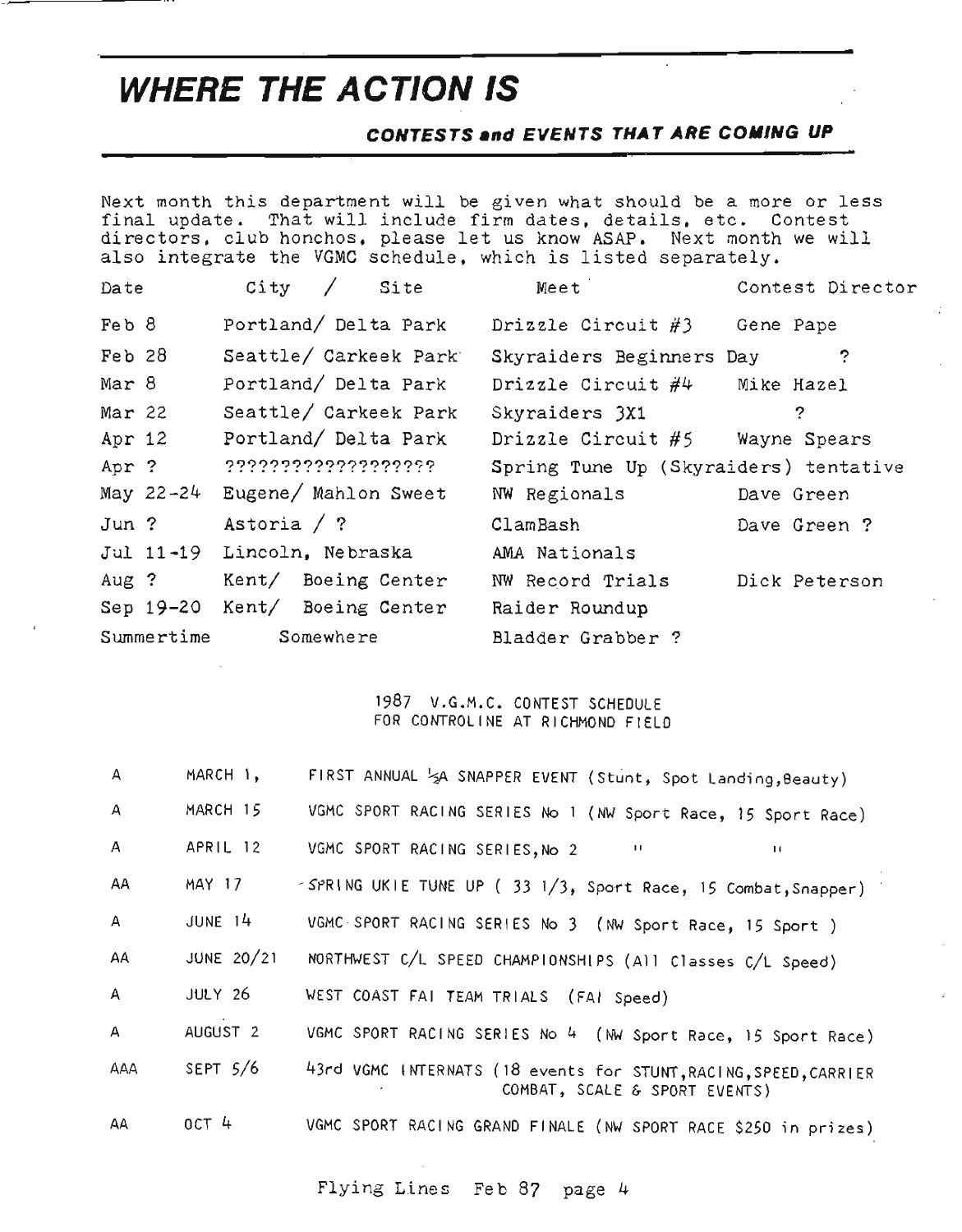## FLIGHT SCHOOL



by: Jim labarge

Butterflies and first flights.......

As with any sport, and ours is <sup>a</sup> sport,You must be in shape for it. The biggest worry for a beginner is getting dizzy, falling down and crashing. Overcoming the dizzy problem is easy. The old timers used to say to practice spinning until you can spin 25-50 times, stop and not be dizzy. Good idea, you don't need to spin fast, just practice turning at <sup>a</sup> 2-3 second revolution and do it <sup>a</sup> bit at <sup>a</sup> time. Don't try to go 50 times the first time. One thing that helps in real flight situations is that you are watching the model and since it is turning at the same speed that you are. things don't seem to be moving. Don't try to be like Mike Hazel and his jet speed model, just be ready.

Now that you are used to the spinning motion it is time for that fateful time, first flight. Layout the lines and handle, whether dacron or steel no twists or damage is allowed, remember,no lines, no control and that equals disaster. A good length for an .049 model is 26' from handle to model. Connect up the lines, check the movement of the elevator. Using <sup>a</sup> straight arm if you raise you hand the elevator should go up, lower your hand and the elevator should go down. The hardest thing for a beginner to do is to use small movements of their arm, we don't want to be allover the sky just fly straight and <sup>1</sup> evel. Now if possible get an experienced flier to help with the first few flights out in the center of the circle with you. A good pilot can recover the model if you just let him, even if you are in pretty bad position........if no one is there to help, well try and relax, fill the tank  $\frac{1}{2}$  full, start the motor, get it running well, let your helper hold the model and walk out to the handle. Take a deep breath,relax. (ha ha) and motion your helper to release the model. Your hand should be at horizontal and leave it that way for a moment until the model builds up speed. Many models will take off by them selves so don't get froggy on the handle. The idea is to survive the first few flights, pilot and model, so just try to fly straight and level. If all goes well you should run out of fuel in a few laps and the motor will stop. Don't quit flying the model just because the engine stops, fly it until it lands,........ No doubt your legs are shaking, and you are tired, rest a few minutes and do it all over. As with any skill the more you practice the more you grow in that skill. It is not <sup>a</sup> bad idea to to spend the first few flying sessions doing nothing but trying to fly level and get used to everything ... later comes even more fun, aerobatics, and other neat games. Now that you are flying you can see why we spend so much time and work building our models,  $FUN$ ......

Next time......We're flying, now what.............



Tom Dixon Suite 401 1938 Peachtree Road Atlanta, Georgia 30309

CLASSIC REPLICA CL PLANS BOLLY COMPOS ITE PROPS MERCO, FOX, K&B ENGINES STUNT ENGINE REWORK

Virginia Craftsman, Inc.

348 ARGYLL CIRCLE HIGHLAND SPRINGS. VA. 23075 PHONE: 737·7537

|        | CUSTOM MADE ENGINE &<br>AIRPLANE ACCESSORIES |        |
|--------|----------------------------------------------|--------|
|        | for                                          |        |
| COMBAT | <b>SPEED</b>                                 | RACING |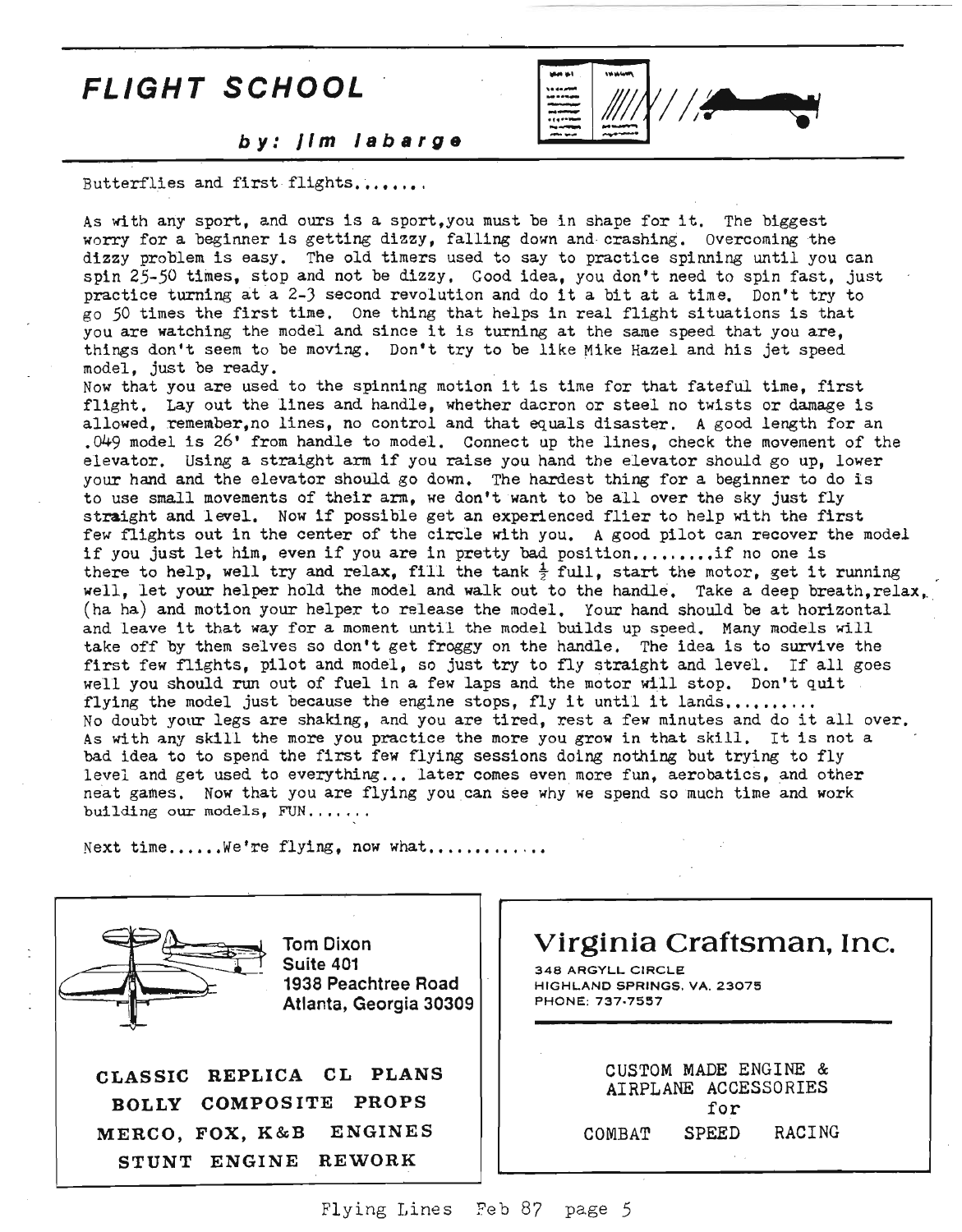The O.S. 40FP engine has attracted <sup>a</sup> considerable amount of attention as a potential new engine for the stunt fraternity. Budding champion Jack Pitcher has been running one with some success all summer, and we recently spent <sup>a</sup> day-- and some <sup>20</sup> flights-- testing <sup>a</sup> wide range of engine combinations. The result may be of interest to those considering the engine.

The stunt version of the O.S. 40FP is designated the "FP-S". It<br>with two venturies, a .280 (installed) and a .265. A control line comes with two venturies, a  $.280$  (installed) and a  $.265$ . needle valve assembly is installed and the engine is assembled with two .016 head gaskets, instead of the single head gasket found in the R/C version. Otherwise, the two engines are identical.

At 8.1 ounces (without muffler), the .40FP is the lightest engine to come along in years, comparable to the old McCoy .35 or K & B Torpedo .35 of the 1950's (I realize the this comparison dates me!). O.S. quality is among the best in the industry, so durability should be quite good. The lapped piston means no ring gaps or seals to worry about.

The FP is a Schneurle ported engine, which means easy starting and more power than other porting configurations. Unfortunately, in the past, this also meant <sup>a</sup> nearly uncontrollable tendency to surge- especially in outside maneuvers. Not so with the FP. It has extremely mild port timing and does not have the typical Schneurle tendency to break just when you don't want it to.

Now, what to do to make the engine run well? To begin with, throw away the stock muffler. Besides being heavy, there seems to be no way to get it to run well. There's too much back pressure, but opening up the exhaust hole turns the thing into a tuned pipe. In about two laps, the engine "comes in" and away you go in a ninety m:p.h. stunt flight. Hal DeBolt would have loved it-- shades of the Stuntwagon!

Instead of the stock muffler, use the same S.S.T. muffler that you use on your S.T. 60 with 16 - 20 holes open. Unlike the FSR engine series, the FP doesn't like much back pressure. To install the S.S.T. muffler, just run a 6 - <sup>32</sup> tap through the muffler attachment holes in the crankcase and egg out the mounting holes in the muffler slightly.

The FP comes with two .016 head gaskets installed, which seems to be optimum. A third gasket results in a power loss without any noticeable benefit, while using only one gasket makes the engine run rough and break excessively during maneuvers.

Like all stunt motors, the FP loves "Northwest Blend" stunt fuel; that is, 10% nitromethane, 25% castor oil and 65% methanol alcohol. It runs better on this fuel than on synthetic or castor/synthetic blends and will last longer.

The owner's manual suggests using an O.S. 25FP venturi if necessary to smooth out the engine run. Frankly, it was quite difficult to notice any change in run smoothness, but the power definitely was less using this set-up. Jack started using the .25 size venturi because his plane was originally built for a .35 and had just a four ounce tank. That's the only reason to consider using a small venturi, because the larger venturi definitely provides more power.

Pover is the FP's only weak spot. Weak, that is, if you think of it in the same terms as an FSR . 40. It's more like a very strong . 35 and shOUld perform quite well in Noblers, Chipmunks, Cobras and the like weighing around 40 - 45 ounces. Jack's Twister and Paul Walker's Cobra fly quite well in the wind with FP .40's, and the engine is light and small enough to fit nicely in these aircraft. Just put in <sup>a</sup> five ounce uniflou tank (Taff makes one for \$5.95), mount a  $10\frac{1}{2}$  or  $11$  -6 prop and you're likely to be quite pleased with the result.

One final note. The needle valve assembly is of traditional O.S.

Flying Lines Feb 87 page 6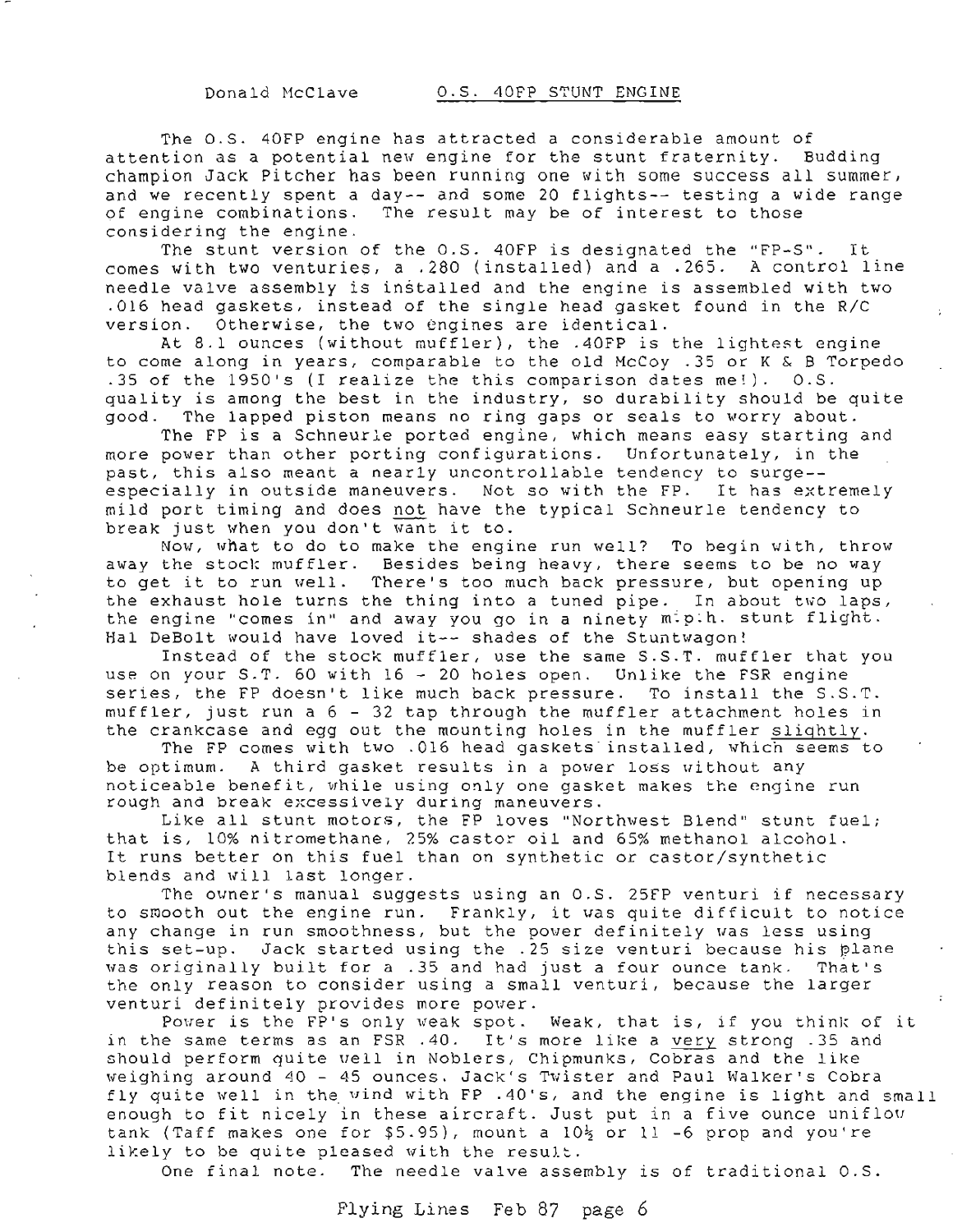design, but with finer threads. It's perfectly acceptable, but installing a Kustom Kraftsmanship universal needle valve assembly is a good idea because it gives a very fine adjustment. If you choose to do this, you'll have to drill out the case and venturies slightly to accept the K.K. assembly. No big deal, just remember to put tissue in the case before you drill it to keep metal particles out of the engine.

|                                   |                       |              |                    |                                                |            |          |                              |              |                                  |                          |              |                                                                                                                      |              |                                      |                              | <b>* * * * BUY * FACTOBY * DIRECT * AND * SAVE * * * *</b> |            |
|-----------------------------------|-----------------------|--------------|--------------------|------------------------------------------------|------------|----------|------------------------------|--------------|----------------------------------|--------------------------|--------------|----------------------------------------------------------------------------------------------------------------------|--------------|--------------------------------------|------------------------------|------------------------------------------------------------|------------|
|                                   |                       |              |                    | WE ARE SHOOTING DOWN                           |            |          |                              |              |                                  |                          |              |                                                                                                                      |              |                                      |                              | <b>CUSTOM CUT CONTEST BALSA</b>                            |            |
|                                   |                       |              |                    |                                                |            |          |                              |              |                                  |                          |              |                                                                                                                      |              |                                      |                              | All Sheets One Piece . Sanded to Close Tolerances          |            |
|                                   |                       |              |                    | <b>HIGH BALSA PRICES —</b>                     |            |          |                              |              |                                  |                          |              |                                                                                                                      |              |                                      |                              |                                                            |            |
|                                   |                       |              |                    | <b>WITH SUPER QUALITY!</b>                     |            |          |                              |              |                                  |                          |              | AAA Grade . Kiln Dried . Shipped 100%                                                                                |              |                                      |                              |                                                            |            |
|                                   |                       |              |                    |                                                |            |          |                              |              |                                  |                          |              | If you are a serious modeler and want performance                                                                    |              |                                      |                              |                                                            |            |
|                                   |                       |              |                    | <b>Satisfaction Guaranteed</b>                 |            |          |                              |              |                                  |                          |              |                                                                                                                      |              | you must try our 4-6 lb. balsa       |                              |                                                            |            |
|                                   |                       |              | <b>Direct Only</b> |                                                |            |          |                              |              |                                  |                          |              |                                                                                                                      |              |                                      |                              |                                                            |            |
| BAL SA SHEETS                     |                       |              | 36" 48" 30"        | <b>BAL SA STICKS 36" 48"</b>                   |            |          |                              |              |                                  | LIGHT 4-6 LB.            |              | <b>RASSWOOD</b>                                                                                                      | 48''         | <b>PINE STICKS 16" 48"</b>           |                              | <b>HARD MAPLE</b>                                          | 18"<br>40  |
| $1/16 \times 2$                   | 33                    |              |                    | $1/16 \times 1/4$                              | ,œ         |          | <b>BAL SA TRIANGLES 36"</b>  |              | <b>WOOD</b>                      |                          | 36''         | $3/16 * 3/16$<br>3/16 x 1/4                                                                                          | .26<br>30    | $1/8 + 1/8$<br>$1/8 \times 1/4$      | $\overline{11}$<br>.17<br>16 | $1/4 \times 3/8$<br>$3/8 \times 3/8$                       | 45         |
| $3/32 \times 2$                   | .40                   |              |                    | 1/16 x 3/8                                     | .10        |          | 1/4 x 1/4                    | .25          | $1/32 \times 3$                  |                          | .49          | 3/16 x 3/8                                                                                                           | .38          | $1/8 \times 3/8$                     | .23<br>27<br>.20             | $3/8 + 1/2$                                                | .50        |
| $1/8 \times 2$<br>$3/16 \times 2$ | 43<br>49              |              |                    | $1/16 \times 1/2$<br>$3/32 \times 1/4$         | .14<br>.10 |          | $3/8 \times 3/8$             | 30           | $1/20 \times 3$                  |                          | .49          | $3/16 \times 1/2$                                                                                                    | 46           | $3/16 \times 3/16$                   | .17<br>24                    | $3/8 \times 3/4$                                           | 58         |
| 1/4 x 2                           | 56                    |              |                    | $3/32 \times 3/8$                              | 12         |          | $1/2 \times 1/2$             | 25           | $1/18 = 3$                       | ىد                       | 49           | $UIA + VA$                                                                                                           | 80           | $3/16 - 3/8$                         | .23<br>.32                   | $1/2 \times 3/4$                                           | 5.8        |
| $1/32 \times 3$                   | 37                    |              |                    | $3/32 = 1/2$                                   | .16        |          | $3/4 \times 3/4$             | .45          | $3/32 \times 3$                  | for<br>omba              | .56          | $1/4 \times 1/4$                                                                                                     | .42          | $3/16 \times 1/2$                    | .30<br>.40                   |                                                            |            |
| $1/20 \times 3$                   | 37                    |              |                    | $1/8x$ $1/8$                                   | 08         |          | $11.8 - 1.1$                 | 55           | $1/8*3$                          |                          | .67          | $1/4 \times 3/8$                                                                                                     | 49           | $3/4 \times 1/4$                     | 26<br>37                     |                                                            |            |
| $1/16 = 3$                        | 37                    | .49          | -31                | $1/8 \times 1/4$                               | .11        | .16      |                              |              | $3/16 \times 3$                  |                          | .76          | 1/4 x 3/4                                                                                                            | 80           | 1/4.3/8                              | OC.<br>.42                   | <b><i>BIRCH DOWELS</i></b>                                 | 36"        |
| $3/32 \times 3$                   | 44                    | .58          | -37                | $1/8 \times 3/8$                               | .12        | .18      | <b>BALSA PLANKS</b>          | 36"          | $1/4 \times 3$                   |                          | .85          | $3/8 \times 3/8$                                                                                                     | 60           | $1/4 \times 1/2$<br>$3/8 \times 3/8$ | 34<br>.47                    | 1/8                                                        | .09        |
| $1/8$ $x3$                        | 54                    | .71          | .45                | $1/8 \times 1/2$                               | .18        | .24      | $1 \times 1$                 | .65          | $3/8 \times 3$                   | ent                      | 1.15<br>1.39 | $3/8 \times 1/2$<br>$3/8 \times 3/4$                                                                                 | 70<br>.90    |                                      | $\mathbf{r}$<br>.52          | 3/16                                                       | .11        |
| $3/16 \times 3$                   | .62                   | .82<br>95    | 56<br>51           | 3/16 x 3/16                                    | .11<br>.17 | -18      | $1 \times 2$<br>$1 \times 3$ | 1.50<br>2.00 | $1/2 \times 3$<br>$3/4 \times 3$ |                          | 2.20         | $1/2 \times 1/2$                                                                                                     | .90          |                                      |                              | 114                                                        | .14<br>.25 |
| 3ء 14.<br>$5/16*3$                | <b>73</b><br>86       |              |                    | 3/16 x 3/8<br>$318 \times 1/2$                 | 22         | 30       | $1 \times 4$                 | 2.80         | $1'' \times 3$                   | ⊸                        | 3.00         | $1/2 \times 3/4$                                                                                                     | 1.00         | SPRUCE STICKS J&" 48"                |                              | 5/16<br>ังส                                                | 32         |
| $3/8 \times 3$                    | .86                   | 1.24         | $\overline{v}$     | $1/4 \times 1/4$                               | .16        | 24       | 11/23                        | 2.75         | $1/16 \times 4$                  | $\rightarrow$<br>ىد      | .78          |                                                                                                                      |              | $1/8x$ $1/8$                         | .15                          |                                                            |            |
| 1/2 x3                            | 1.10                  | 1.55         |                    | $1/4 \times 3/8$                               | .19        | .26      | 11/2 x 4                     | 3.60         | $3/32 \times 4$                  | Ë<br>e.                  | .91          |                                                                                                                      |              | 1/8 x 1/4                            | .24<br>.18                   |                                                            |            |
| $3/4 \times 3$                    | 1.65                  |              |                    | $1/4 \times 1/2$                               | 21         | 30       | $2 \times 2$                 | 2.25         | $1/8 \times 4$                   | ×<br>ىد                  | 1.00         | <b>BUNDLE DEALS</b>                                                                                                  |              | $1/Bx$ 3/8                           | .29<br>20                    | 3 PL Y BIRCH                                               | 48"        |
| $1/16 \times 4$                   | 58                    | .76          | .48                | $1/4 \times 3/4$                               | 34         | 44       | $2 \times 3$                 | 3.25         | $3/18 \times 4$                  | Ć٠<br>m                  | 1.17         | $20.1/6 \times 3 \times 36$                                                                                          | 6.85         | $3/16 \times 3/16$                   | .34<br>.25                   | $1/64 \times 12$                                           | 5.25       |
| $3/32 \times 4$                   | .70                   | .94          | .56                | $1/4 x$ 1                                      | 40         |          | $2 \times 4$                 | 4.35         | $1/4 \times 4$                   |                          | 1.38         | $20.1/16 \times 4 \times 36$                                                                                         | 10.20        | $1/4 \times 1/4$                     | .45<br>.31                   | $1/32 \times 12$                                           | 4.25       |
| $1/8 \times 4$                    | .80                   | 1.06         | .66                | $5/16 \times 5/16$                             | 21         | 28       | $3 \times 3$                 | 4.95         | $3/8*4$                          |                          | 2.07         | 20-3/32 x 3 x 36                                                                                                     | 8.45         | $1/4 \times 3/8$                     | .50<br>.36                   | $1/16 \times 12$                                           | 4.35       |
| $3/16 \times 4$                   | .93                   | 1,22         | .75                | $3/8 + 3/8$                                    | .27        | 37       | 3x4                          | 6.88         | $1/2 \times 4$                   |                          | 2.82         | $15.3/32 \times 4 \times 36$                                                                                         | 9.55         | $3/8 \times 3/8$<br>$3/8 \times 1/2$ | .63<br>.45<br>.70<br>55      | $1/8 \times 12$                                            | 4.50       |
| $1/4$ $\times$ 4                  | 1.10                  | 1.34<br>2.25 | <b>B&amp;</b>      | $308 \times 1/2$                               | 32<br>.42  | 46<br>56 | <b>TAPERED SHEETS</b>        | 34''         |                                  |                          |              | $15.1/8 \times 3 \times 36$                                                                                          | 7.15         | $1/2 - 1/2$                          | .80<br>.60                   |                                                            |            |
| $3/8$ $\times$ 4<br>$1/2$ $x 4$   | 1.65<br>2.25          | 2.61         |                    | $3/8 \times 3/4$<br>3/8 x                      | .52        |          | $1/4 \times 2$               | .65          |                                  | <b>TRAILING EDGE 36"</b> |              | $10-1/8 \times 4 \times 36$                                                                                          | 8.75         | $1/2 \times 3/4$                     | .88<br>.68                   |                                                            |            |
|                                   |                       |              |                    | $1/2 \times 1/2$                               | .36        | .53      | $1/4 \times 3$               | .85          | $1/4 \times 1$ "                 |                          | .32          | $15-3/16 + 3 \times 36$                                                                                              | 9.00         |                                      |                              | <b>SPLY BIRCH</b>                                          | 48"        |
|                                   | <b>MATCHED SHEETS</b> | 42"          |                    | $1/2 \times 3/4$                               | .46        | 87       | $3/8 \times 2$               | .68          | $5/16 \times 11/4$               |                          | .39          | $10-3/16 \times 4 \times 36$                                                                                         | 8.10<br>6.30 |                                      |                              | $3/32 \times 12$                                           | 5.70       |
| $3/32 \times 4$                   |                       | 1.00         |                    | $1/2 \times 1$                                 | 58         |          | $3/8 \times 3$               | .98          | $3/8 \times 11/2$                |                          | 46           | $10-1/4 \times 3 \times 36$                                                                                          | 8.90         | SPRUCE TRIANGLES                     | $36^{\prime\prime}$          | $1/8 \times 12$                                            | 5.85       |
| $1/8*4$                           |                       | 1.08         |                    | $5/8 \times 5/8$                               | 48         |          | $1/2*3$                      | 1.20         | $1/2 \times 2$                   |                          | .70          | $10-1/4 \times 4 \times 36$<br>$10-3/8 \times 3 \times 36$                                                           | 8.50         | $3/8 \times 3/6$                     | .45                          | $3.16 \times 12$                                           | 5.85       |
| $3/16 \times 4$                   |                       | 1.20         |                    | $3/4 \times 3/4$                               | 67         |          |                              |              |                                  |                          |              | $5-3/8 \times 4 \times 36$                                                                                           | 6.25         | $1/2 \times 1/2$                     | .61                          | $1/4$ s $12$                                               | 6.00       |
| $1/4 \times 4$                    |                       | 1.31         |                    |                                                |            |          |                              |              |                                  |                          |              | $51/2 \times 3 \times 36$                                                                                            | 5.40         | $3/4 \times 3/4$                     | $\pi$                        |                                                            |            |
| Fox                               |                       |              |                    | Engines, Rev-Up Props                          |            |          | <b>LONE STAR EPOXY</b>       |              |                                  | <b>INSTANT GLUE</b>      |              | $5.1/2 \times 4 \times 36$                                                                                           | 8.55         |                                      |                              |                                                            |            |
|                                   |                       |              |                    |                                                |            |          | $9 \alpha$ .                 | $List-8.95$  | 1 oz. Thick                      |                          | 2.98         | 10-3/32 x 4 x 48                                                                                                     | 8.45         |                                      |                              | GROOVED L.G. MOUNTS<br>12 inches                           |            |
|                                   | etc. at discounts.    |              |                    |                                                | Send       |          | 5 <sub>mm</sub>              | 5.98         | I as. Thin                       |                          | 2.98         | 5.1/8 x 4 x 48                                                                                                       | 4.85         |                                      | 48"                          | $3/8 \times 3/4$ (1/8)                                     | 40         |
|                                   |                       |              |                    | SASE for complete catalog                      |            |          | 15 min.                      | 5.98         | 2 oz. Thick                      |                          | 5.50         | $5-3/16 \times 4 \times 48$                                                                                          | 5.85         | LITE PLY                             | 1.50                         | 3/8 x 3/4 (5/32)                                           | .40        |
|                                   |                       |              |                    |                                                |            |          | 30 min.                      | 5.98         | 2 oz. Thin                       |                          | 5.50         | $5-1/4 \times 4 \times 48$                                                                                           | 6.25         | $1/8 \times 6$<br>18 x 12            | 3.00                         | $1/2 \times 3/4$ $(3/16)$                                  | 45         |
|                                   |                       |              |                    | Cali: (806) 745-6394 10 cm - 6 pm Central Time |            |          |                              |              |                                  |                          |              | Handling Charge-\$3.00. We pay UPS. Add \$2.00 for C.O.D. \$3.00 extra for PP, APO, FPO.                             |              |                                      |                              |                                                            |            |
|                                   |                       |              |                    | 1623 57th St., Lubbock, TX 79412               |            |          |                              |              |                                  |                          |              | We accept Visa, Master Card, personal checks, or C.O.D. 4-1/8% tax in Texas. US currency only. Minimum Order \$10.00 |              |                                      |                              |                                                            |            |

★LONE ★ STAR ★ MODEL

### CAROLINA-TAFFINDER

 $\star$ 

8345 DELHI ROAD NO. CHARLESTON, S.C. 29418 (803) 553-7169

We blend our fuels with only the purest grades of nitromethane and other ingredients. Fuels may be ordered in 4-PAKs of half-gallons or gallons, plus single gallons. Mix or match fuels and/or ingredients in 4-PAKs. Lubrication Content:

Standard Blends: 20% blend of Castor & Synthetic Oils. " PA " Blends: 23% " " " " **Contract Contract**  $-11$ 

"C" & "PAC" Blends are ALL Castor versions of the above. 4-Cycle Blends: 16% Castor Oil

Custom Blending available. Call or write for quotation.

 $\sim$ 

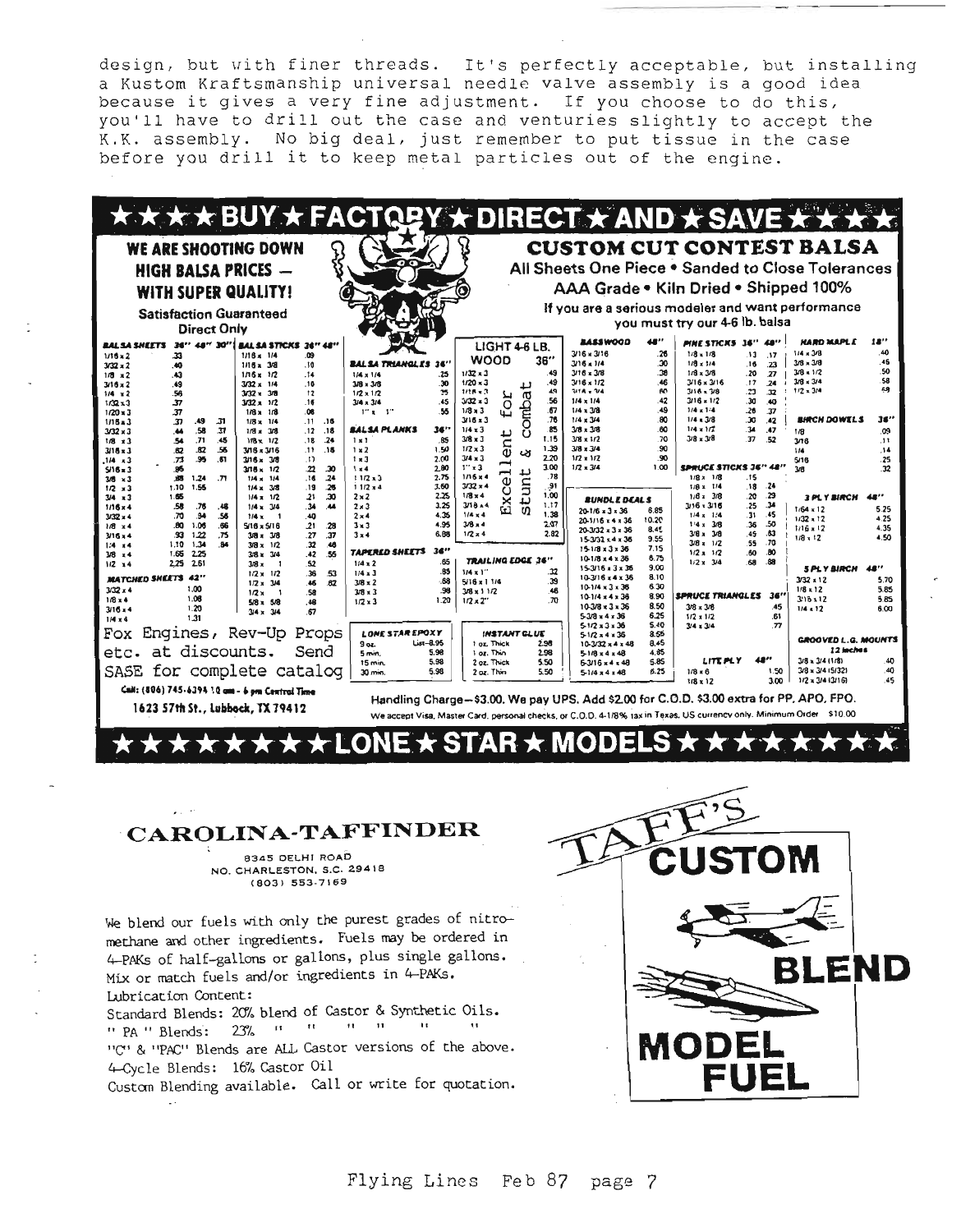## **THE DRIZZLE CIRCUIT**

**ROUND .nd ROUND In the RA/N?**

The third installment of the 1987 Drizzle Circuit took place on Feb. 8th. The entry was up slightly over the January race. Circuit points for NWSR were juggled a bit as a result of the placings. Jim Cameron did not make the final, so fell from first rung down to third. The SHT team strengthened their hold on first place (they tied last month with *Jim),* and Dave Green is close behind. Wayne Drake is in fourth place, which for this event, is the "bubble". With two races left to go, racer's luck dictates that fourth or fifth place could still be in the money.

 $0.00$ Λ

 $\overline{\phantom{a}}$ 

In the Super Sport class, the top three places were unchanged for circuit points. The S&S team pulled off a victory, however, putting them in the fourth place "bubble" status.

The secondary event was  $\frac{1}{2}A$  Combat. Although there can only be one first place, in my book anyone cranking on TeeDees in the winter deserves a prize.

Here's the full layout, including accumlated circuit points:

Secondary Event:  $\frac{1}{2}A$  Combat (5 entries) 1st- Glenn Salter; 2nd- Bill Varner; 3rd- Dick Salter; 4th- Richie Salter

NW SPORT RACE \9 entries)

heat winners: round 1: Dave Green 4:14; S&S Team 5:16; Dick Peterson 4:41 round 22 Dick Peterson 4:32; SHT Team 4 <sup>1</sup> 31; Wayne Drake 4:28

| Final, |  |
|--------|--|
|        |  |
|        |  |
|        |  |

1st  $8:45$  Dave Green<br>2nd  $8:53$  Wavne Drake 2nd *8:S3* Wayne Drake 3rd 9:42 SHT Team<br>
4th 12:44 Dick Pete Dick Peterson

NW SUPER SPORT RACE (8 entries)

heat winners: round 1: Dave Green 4:01; SHT Team 4:26; S&S Team 3:46; round 2: Bob Danielson *3:S5;* Dick Peterson 4:29; S&S Team 4:02

| Finalı | 1 s t |      | S&S Team      |
|--------|-------|------|---------------|
|        |       | 7:52 |               |
|        | 2nd   | 8:48 | Dave Green    |
|        | 3rd   | 9:39 | Bob Danielson |

 $(heat: 4th 4:14$  SHT Team

-------DRIZZLE CIRCUIT POINTS STANDINGS----------

|  | NW SPORT RACE |  |  |  |  | NW SUPER SPORT RACE |  |
|--|---------------|--|--|--|--|---------------------|--|
|--|---------------|--|--|--|--|---------------------|--|

|          | SHT Team       | 23 |     | Dave Green     |    |
|----------|----------------|----|-----|----------------|----|
| $2\cdot$ | Dave Green     | 21 | 2.  | SHT Team       | 14 |
|          | Jim Cameron    | 18 |     | Dick McConnell | 12 |
| 4.       | Wayne Drake    | 17 | 4.  | S&S Team       | 10 |
|          | Bob Danielson  | 11 |     | Bob Danielson  |    |
| 6.       | Dick Peterson  | 10 | ه ٥ | Jim Cameron    |    |
| 7.       | S&S Team       |    | 7.  | George Mickey  |    |
|          | Dick McConnell | 0  | 8.  | Dick Peterson  |    |
|          | George Mickey  |    |     |                |    |
| 10.      | Dan Burdick    |    |     |                |    |
|          |                |    |     |                |    |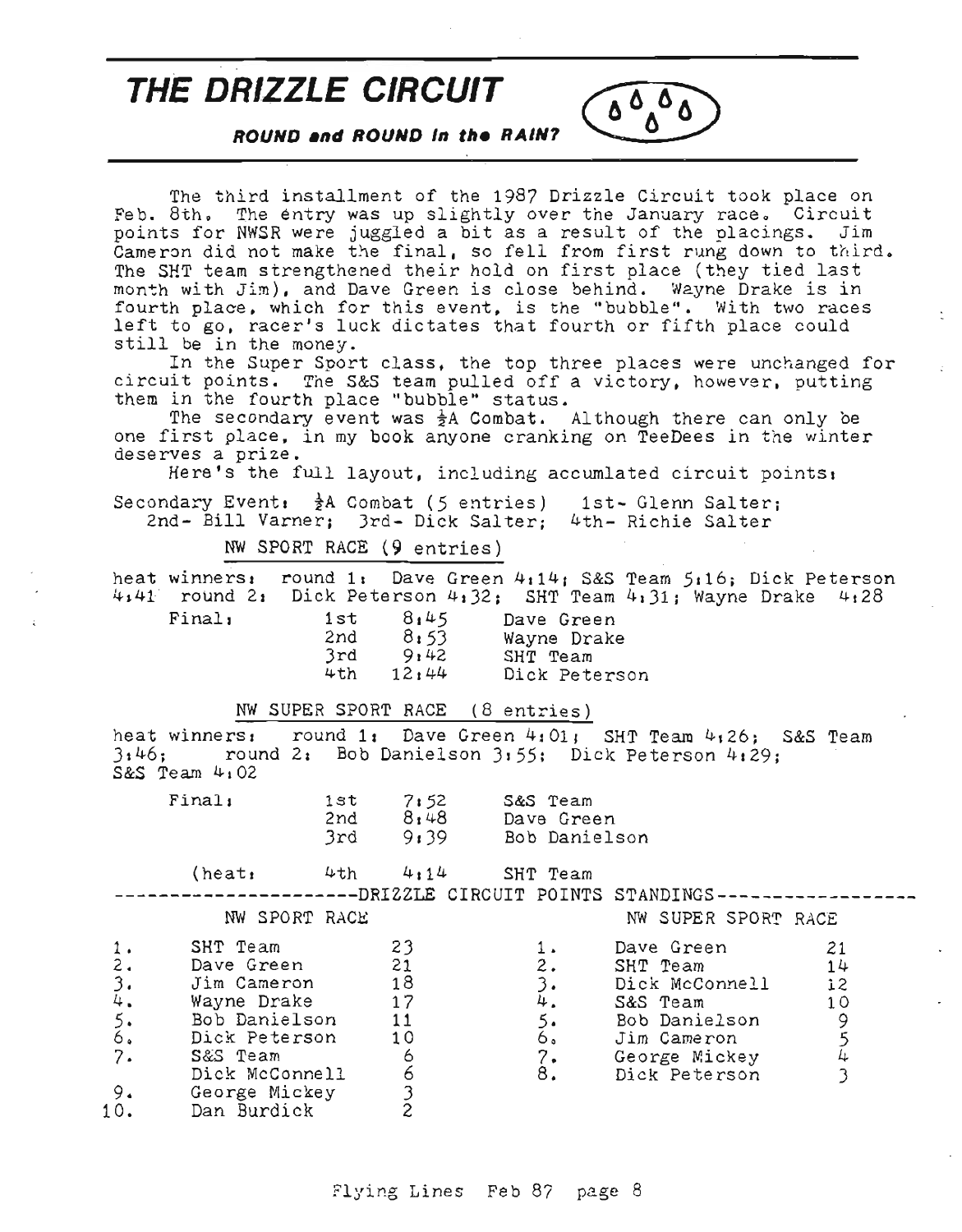

 $\begin{array}{ccc} \bullet & \bullet & \bullet & \bullet \end{array}$ 

 $1 - x = 11$ 

 $\infty$ 

Prince of